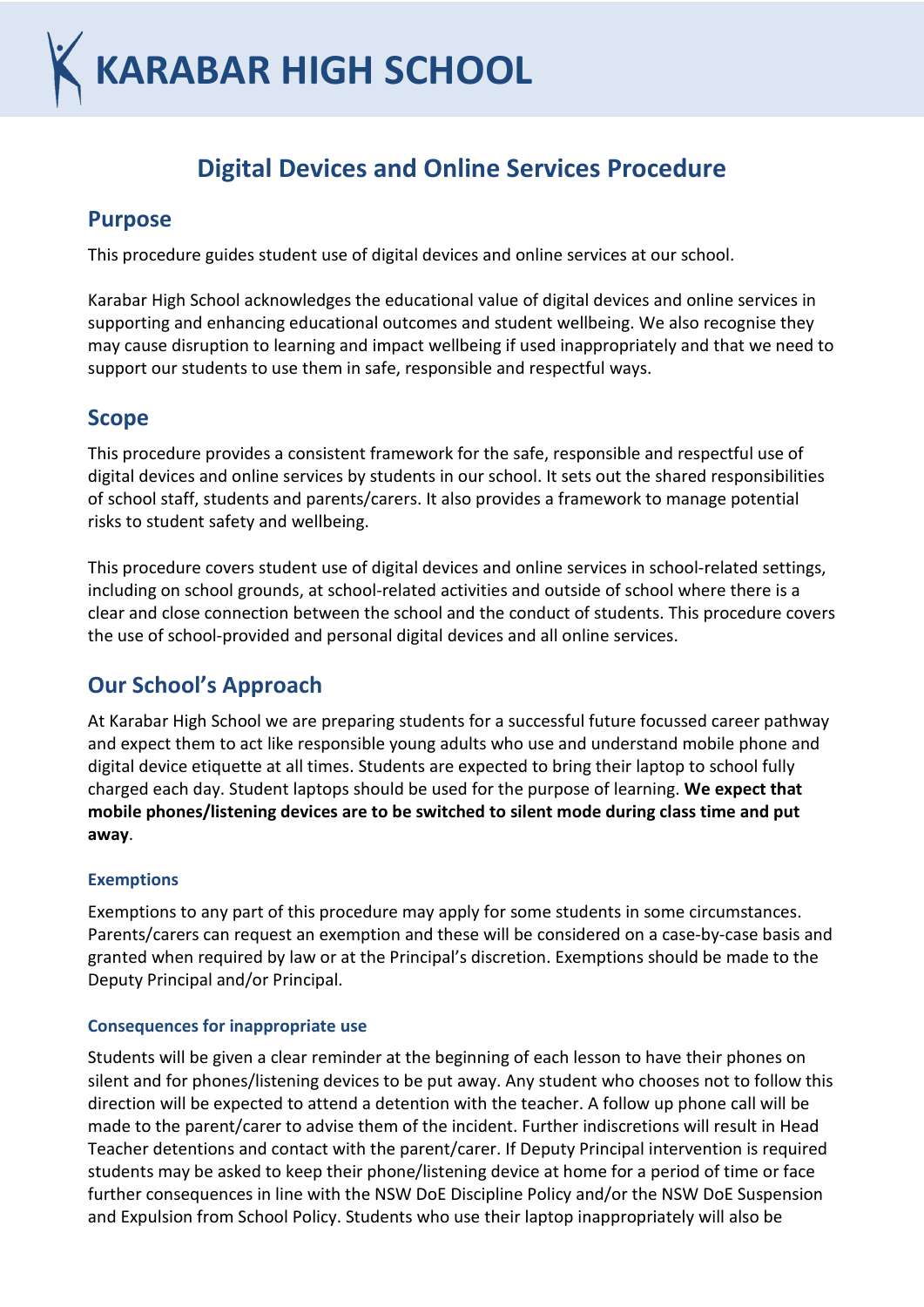subject to the above and may be asked to complete written work or research work using other methods.

#### **Contact between students and parents/carers during the school day**

Should a student need to make a call to a parent/carer during the school day, they must:

- approach the administration office and ask for permission to use the school's phone; or
- contact their parent/carer during break times (11:00am-11:30am and 1:30pm-2:00pm)

If parents/carers need to contact their child at school, they:

- must contact their child via the school office on 6298 4333 during class time; or
- may contact their child directly during break times (11:00am-11:30am and 1:30pm-2:00pm)

## **Responsibilities and obligations**

*Supporting students to use digital devices and online services in safe, responsible and respectful ways is a shared responsibility.*

#### **For students**

- Be safe, responsible and respectful users of digital devices and online services, and support their peers to be the same.
- Respect and follow school rules and procedures and the decisions made by staff, knowing that other schools may have different arrangements.
- Communicate respectfully and collaboratively with peers, school staff and the school community and behave in the ways described in the [NSW DoE Behaviour Code for Students.](https://education.nsw.gov.au/student-wellbeing/attendance-behaviour-and-engagement/student-behaviour/behaviour-code)

#### **For parents/carers**

- Recognise the role they play in educating their children and modelling the behaviours that underpin the safe, responsible and respectful use of digital devices and online services.
- Support implementation of the school procedure, including its approach to resolving issues.
- Take responsibility for their child's use of digital devices and online services at home such as the use of online services with age and content restrictions.
- Communicate with school staff and the school community respectfully and collaboratively as outlined in the [NSW DoE School Community Charter.](https://education.nsw.gov.au/content/dam/main-education/public-schools/going-to-a-public-school/media/documents/school-community-charter.pdf)
- Switch off or put their digital devices on silent when at official school functions, during meetings and when assisting in the classroom.
- Provide digital devices that meet the school's BYOL Program [Laptop Specifications.](https://www.karabarhigh.com.au/img.ashx?f=f&p=curriculum%2fbyol%2fBYOLSpecifications.pdf)

#### **For the Principal and teachers**

- Deliver learning experiences that encourage safe, responsible and respectful use of digital devices and online services. This includes:
	- Establishing agreed classroom expectations for using digital devices and online services, in line with this procedure and Departmental policy.
	- Identifying strategies to ensure that all students are able to engage in classroom activities, including strategies to accommodate students without a digital device.
	- Reading and abiding by the terms of service for any online services they use in teaching, including those limiting use by age.
	- Educating students about online privacy, intellectual property, copyright, digital literacy and other online safety related issues.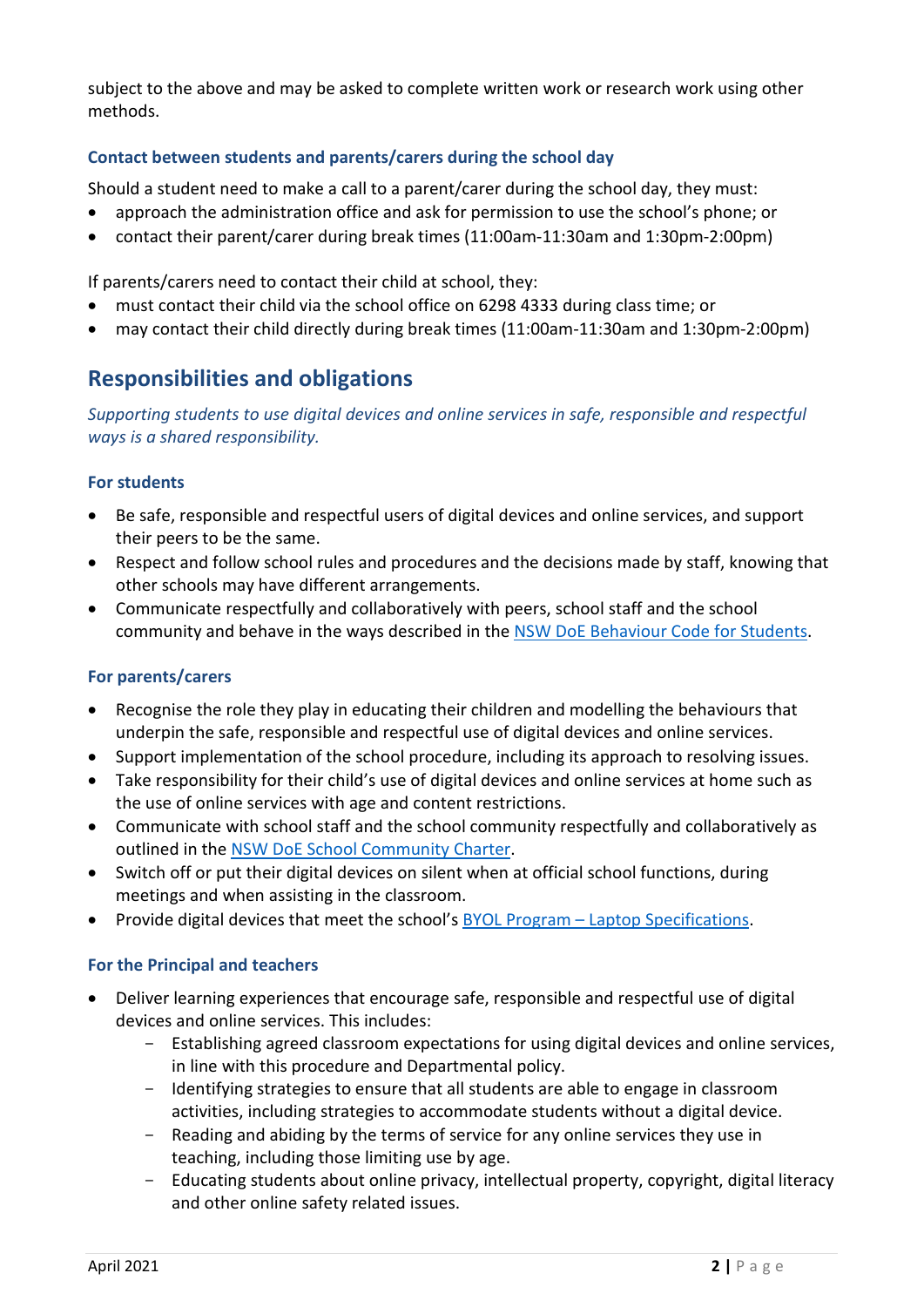- Model appropriate use of digital devices and online services in line with Departmental policy.
- Respond to, and report, any breaches and incidents of inappropriate use of digital devices and online services as required by school procedures, Departmental policy and any statutory and regulatory requirements. This includes:
	- Reporting the creation, possession or distribution of indecent or offensive material to the Incident Support and Report Hotline as required by the Incident Notification and Response Policy and Procedures and consider any mandatory reporting requirements.
	- Working with the Department and the Office of the eSafety Commissioner (if necessary) to resolve cases of serious online bullying and image-based abuse.
	- Following the school's behaviour management plan when responding to any incident of inappropriate student behaviour relating to the use of digital devices or online services.
- If feasible, and particularly as issues emerge, support parents/carers to understand strategies that promote their children's safe, responsible and respectful use of digital devices and online services.
- Participate in professional development related to appropriate use of digital devices and online services.

#### **For non-teaching staff, volunteers and contractors**

- Be aware of the Department's policy, this procedure and act in line with the conduct described.
- Report any inappropriate use of digital devices and online services to the Principal, school executive or school staff they are working with.

## **Communicating this procedure to the school community**

Students will be informed about this procedure through the school website, Compass and year meetings.

Parents/carers will be advised via the school website and Compass. This procedure can be accessed electronically via the [school's website](https://www.karabarhigh.com.au/img.ashx?f=f&p=student_parent_resources%2fKHS+Digital+Devices+and+Online+Services+Procedure.pdf) and in hardcopy at the school's administration office.

## **Complaints**

If a student, parent/carer has a complaint under this procedure, they should contact the school to outline the issue. If the issue cannot be resolved, please refer to the [Department's guide for](https://education.nsw.gov.au/about-us/rights-and-accountability/complaints-compliments-and-suggestions/guide-for-parents-carers-and-students)  [parents, carers and students about making a complaint about schools.](https://education.nsw.gov.au/about-us/rights-and-accountability/complaints-compliments-and-suggestions/guide-for-parents-carers-and-students)

### **Review**

The Principal or delegated staff will review this procedure annually.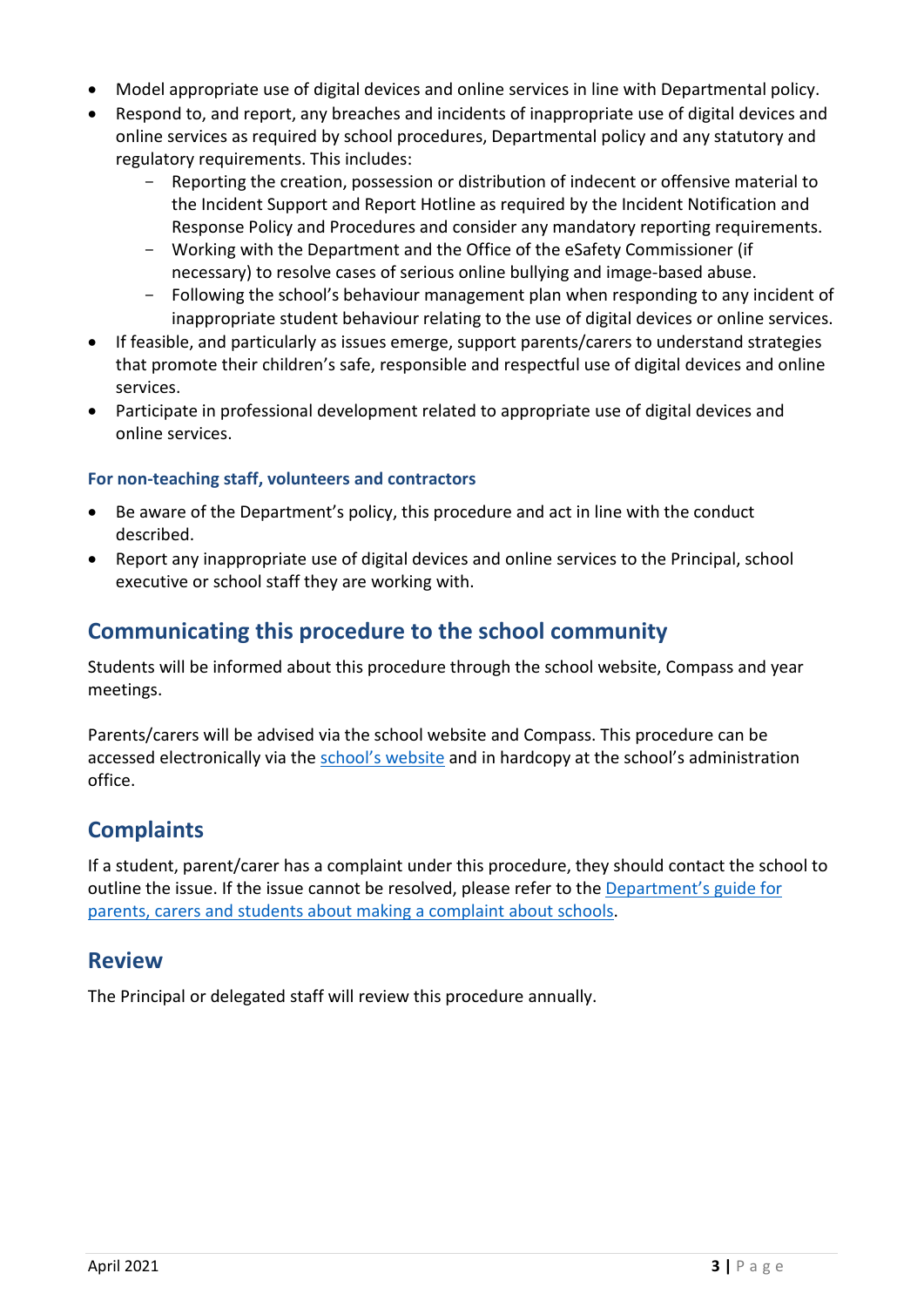## **Appendix 1: Key terms**

**Digital devices** are electronic devices that can receive, store, process and share digital information and connect to applications (apps), websites and other online services. They include desktop computers, laptops, tablets, smartwatches, smartphones and other devices.

**Digital literacy** is the set of social, emotional and technological skills and competencies that people need to understand to use digital devices and online services, and to expand their opportunities for education, employment and social participation, including entertainment.

**Image-based abuse** occurs when intimate, nude or sexual images are distributed, or threatened to be distributed, without the consent of those pictured. This includes real, altered and drawn pictures and videos. This is a crime in NSW.

**Online bullying** involves using technology such as the internet or mobile devices to bully someone. Bullying behaviour has three key features. It involves the intentional misuse of power in a relationship. It is ongoing and repeated, and it involves behaviours that can cause harm. Bullying behaviour can also involve intimidation, victimisation and harassment, including that based on sex, race, religion, disability, or sexual orientation.

**Online safety** is the safe, responsible and respectful use of digital media, devices, other technology and online services.

**Online services** are any software, website or application that can gather, process or communicate information. This includes digital classrooms, chat and messaging, online games, virtual reality, social media and other online spaces.

**School-related settings** include school grounds, school-related activities and outside of school where there is a clear and close connection between the school and the conduct of students. This connection may exist in situations where: there is discussion about school taking place outside of school hours; a student is wearing their school uniform but is not on school premises; a relationship between parties commenced at school; students are online in digital classrooms; and where online contact has flow on consequences at school and duty of care requires the school to respond once an incident is reported.

**School staff** refers to school personnel who have some level of responsibility for implementing policy and the school digital devices and online service procedure. This includes principals, senior staff, teachers, non-teaching staff, school administrative staff, volunteers and contracted staff engaged by schools.